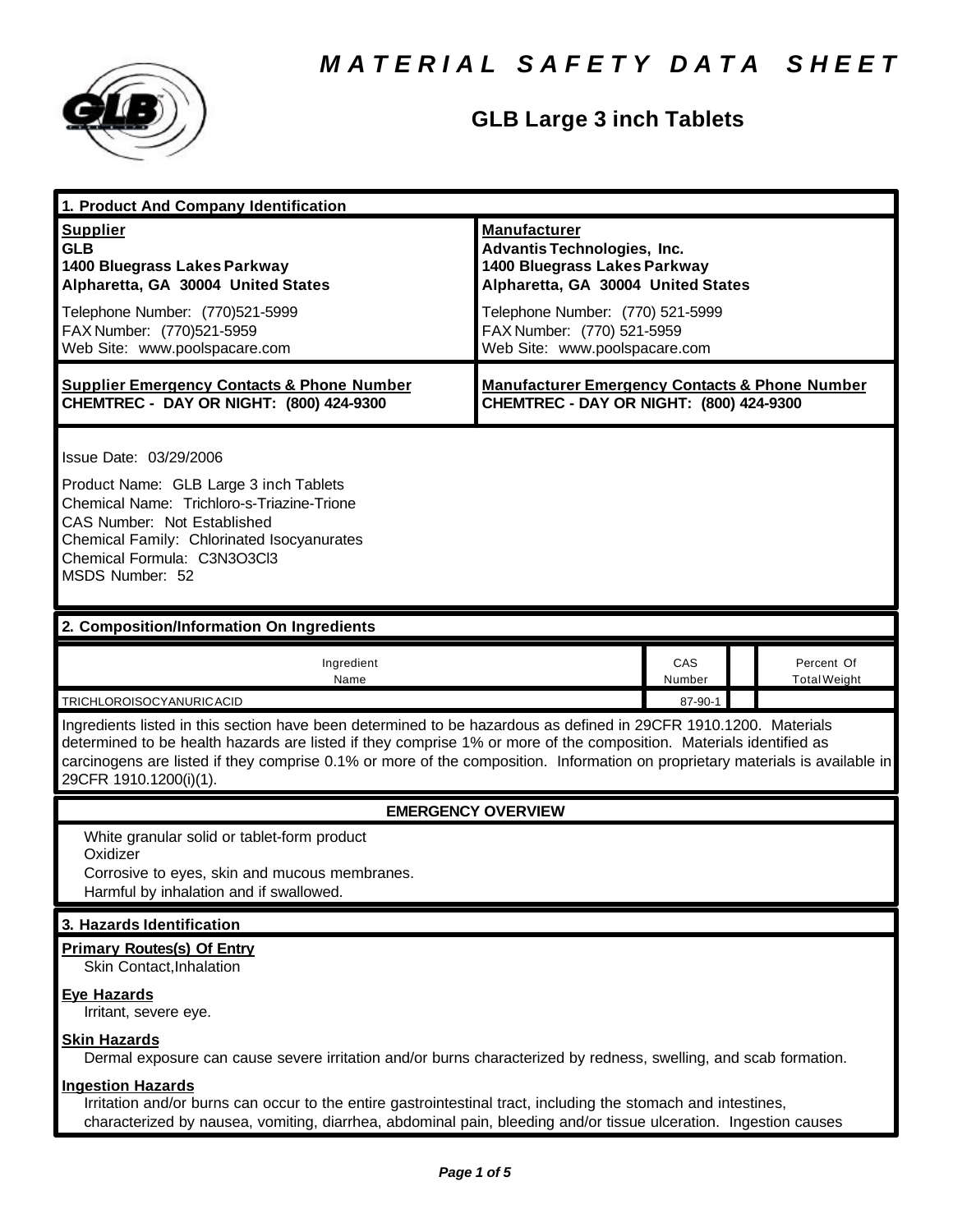# **GLB Large 3 inch Tablets**

# **3. Hazards Identification - Continued**

#### **Ingestion Hazards - Continued**

severe damage to the gastrointestinal tract with the potential to cause perforation.

#### **Inhalation Hazards**

Causes respiratory tract irritation.

## **Signs And Symptoms**

Irritation of Eyes and Respiratory Passages

### **Conditions Aggravated By Exposure** Asthma, Respiatory and Cardiovascular Disease

### **First Aid (Pictograms)**



# **4. First Aid Measures**

#### **Eye**

In case of contact, hold eyelids apart and immediately flush eyes with plenty of water for at least 20 minutes. Get medical attention immediately.

#### **Skin**

In case of contact, immediately flush skin with plenty of water. Get medical attention immediately if irritation (redness, rash, blistering) develops and persists.

#### **Ingestion**

Drink large amounts of water. Avoid Alcohol. Do not induce vomiting. Contact a physician or poison control.

#### **Inhalation**

If inhaled, remove to fresh air.

#### **Note To Physician**

**Corrosive** 

Incase of ingestion DO NOT induce vomiting. No specific antidote. Treat symptomatically and supportively.

# **Fire Fighting (Pictograms)**



### **5. Fire Fighting Measures**

Flash Point: n/a °F Flammability Class: NOT FLAMMABLE

#### **Fire And Explosion Hazards**

SMALL QUANTITIES OF WATER WILL REACT WITH THIS PRODUCT TO FORM HAZARDOUS AMOUNTS OF NITROGEN TRICHLORIDE(VIOLENT EXPLOSIVE)

### **Extinguishing Media**

In case of fire, soak (flood) with water. CAUTION DO NOT USE DRY CHEMICAL CONTAINING AMMONIA **COMPOUNDS** 

#### **Fire Fighting Instructions**

Firefighters should wear self-contained breathing apparatus and full protective gear.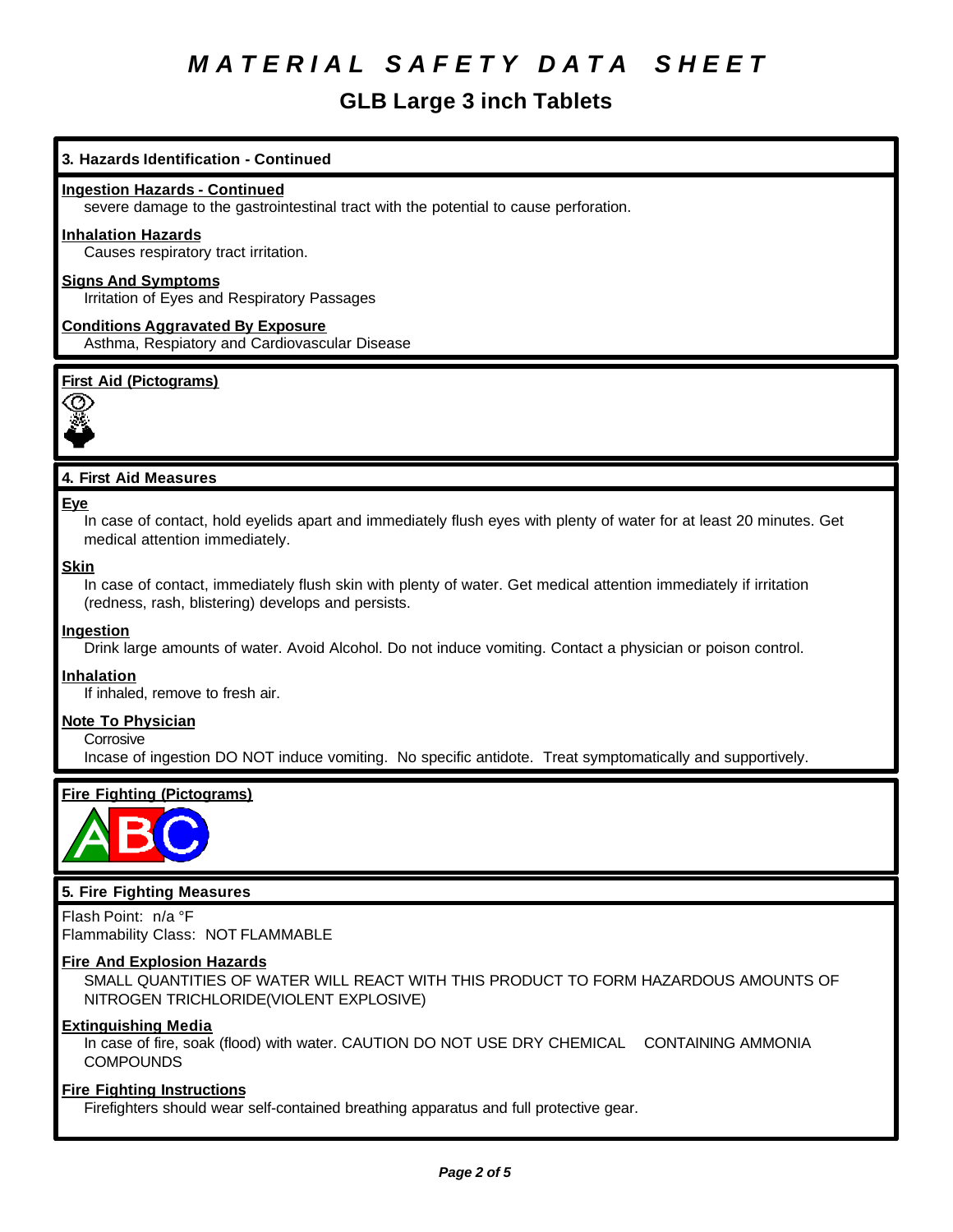# **GLB Large 3 inch Tablets**

# **5. Fire Fighting Measures - Continued**

# **Fire Fighting Instructions - Continued**

## **6. Accidental Release Measures**

Clean up spill immediately. Complete cleanup on dry basis if possible. Use appropriate personal protective equipment (PPE). Use appropriate containers to avoid environmental contamination. Spills greater than 100 pounds constitute a reportable quantitiy by the US EPA

### **Handling & Storage (Pictograms)**



# **7. Handling And Storage**

### **Handling And Storage Precautions**

**Keep out of reach of children.** Store material in a cool and dry place. Do not reuse container

#### **Storage Precautions**

Keep out of reach of children. Store in a cool dry place. Do not Reuse container. Keep away from other types of chlorinating compounds and organic material. KEEP AWAY FROM AMMONIA AND AMMONIA COMPOUNDS. Do not store above 60C/140F.

#### **Work/Hygienic Practices**

Use safe chemical handling procedures suitable for the hazards presended by this material.

# **Protective Clothing (Pictograms)**



# **8. Exposure Controls/Personal Protection**

#### **Engineering Controls**

Use with adequate general and local exhaust ventilation.

# **Eye/Face Protection**

Safety glasses with side shields or goggles.

#### **Skin Protection**

Chemical-resistant gloves.

#### **Respiratory Protection**

When dusty conditions are encountered, wear a NIOSH/OSHA full-face respirator with chlorine cartridges for protection against chlorine gas and dust/mist pre-filter.

Wear Long Sleeves

# **9. Physical And Chemical Properties**

#### **Appearance**

White tablet or stick

**Odor**

Chlorine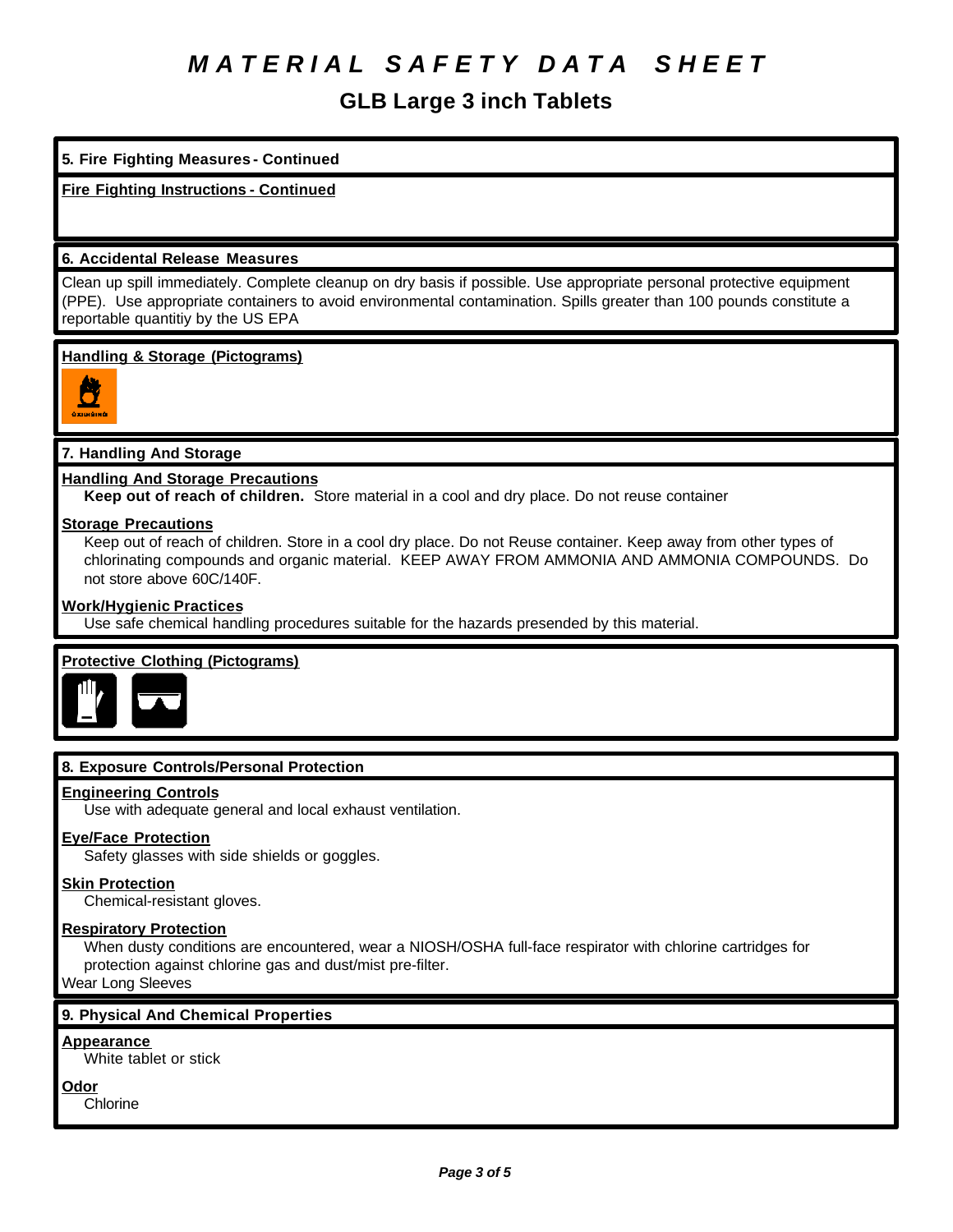# **GLB Large 3 inch Tablets**

# **9. Physical And Chemical Properties - Continued**

# **Odor - Continued**

Chemical Type: Mixture Physical State: Solid Melting Point: Not applicable °F Boiling Point: Not applicable °F Specific Gravity: >1 Molecular Weight: NOT DETERMINED Vapor Pressure: Not applicable Vapor Density: Not applicable pH Factor: 2.7-2.9 At a Concentration Of 1% solution Evaporation Rate: Not Applicable

# **10. Stability And Reactivity**

Stability: STABLE Hazardous Polymerization: WILL NOT OCCUR

# **Conditions To Avoid (Stability)**

THERMAL DECOMPOSITION MAY PRODUCE CHLORINE AND OTHER TOXIC GASES

### **Incompatible Materials**

Reducing agents and Oxidizers, Nitrogen containing compounds, Calcium hypochlorite, Alkalies, Acids, Bases

### **Hazardous Decomposition Products**

Chlorine gas

#### **Conditions To Avoid (Polymerization)**

Water on product while in container. Humidity

# **11. Toxicological Information**

# **Eye Effects**

**Corrosive** 

#### **Skin Effects Corrosive**

**Acute Oral Effects**

Rat Oral LD50: 490 mg/kg

# **Acute Inhalation Effects**

Rat inhalation: Approx. 0.68 mg/l/4 hour - (nose only)

# **Chronic/Carcinogenicity**

Not known to be a carcinogen. Not classified by IARC, OSHA, EPA. Not included in NTP 10th Report on Carcinogens.

#### **Reproductive Effects**

There are no known or reported effects on reproductive function or fetal development. Toxilogical investigation indicates it does not effect reproductive function of fetal development.

# **Mutagenicity (Genetic Effects)**

Not mutagenic in five Salmonella strains and one E.coli strain with or without mammalian microsomal activation.

# **12. Ecological Information**

#### **Acute Toxicity - Fish And Invertebrates**

96 hour-LC50, Fish: 0.32 mg/l (Rainbow trout) 0.30 mg/l (bluegill sunfish)